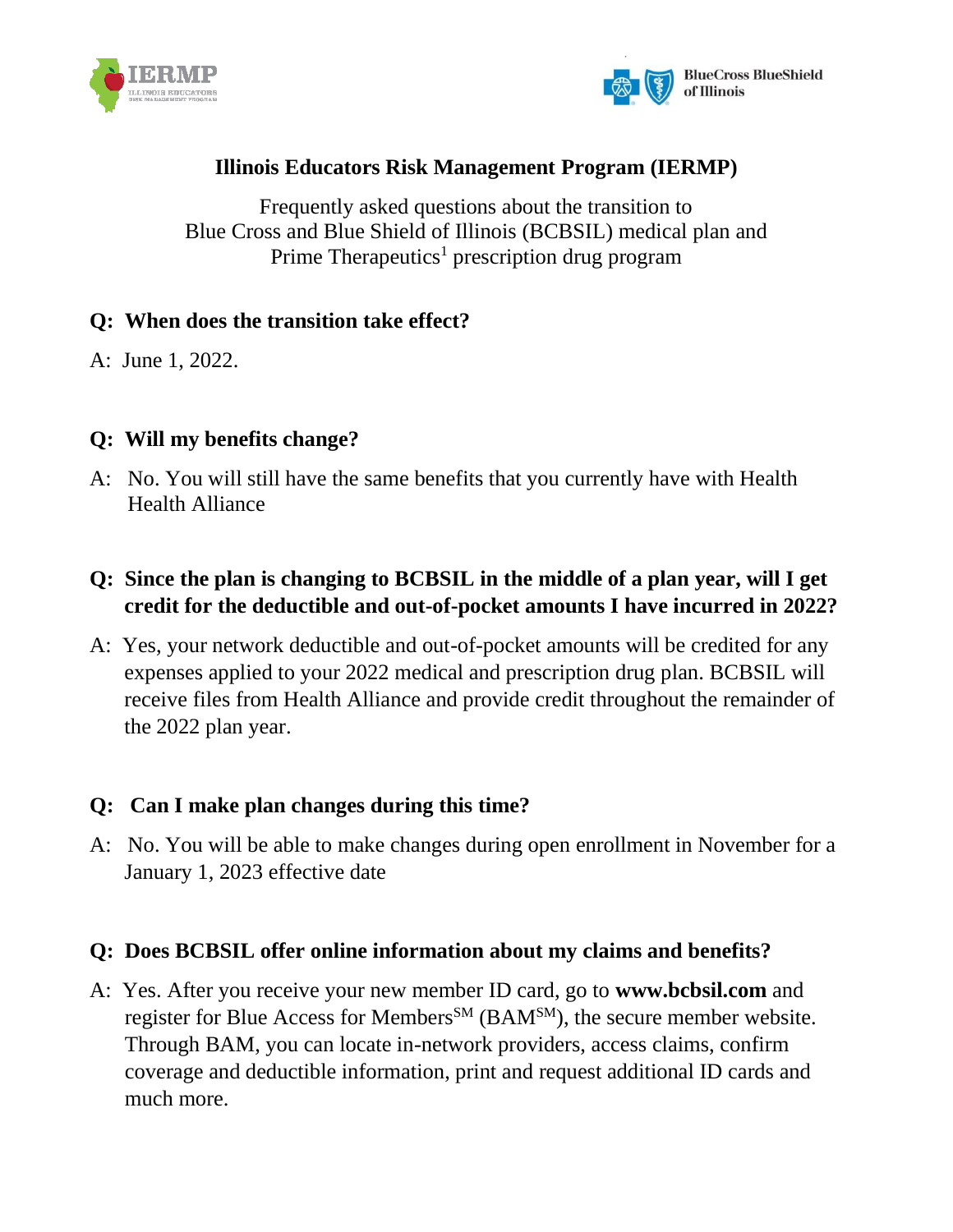# **Q: Will members receive a separate pharmacy identification card from Prime Therapeutics?**

A: No, the BCBSIL member ID card should be used for both medical services and when filling a prescription. Members should present the new ID card at their first doctor, hospital or pharmacy visit on or after June 1, 2022.

# **Q: Is the IERMP prescription drug program changing?**

A: Yes. Because of the move to BCBSIL, the IERMP's prescription drug plan administrator will change to Prime Therapeutics. We will no longer be using CVS/Caremark.

## **Q: How can I find out if my doctors and pharmacies participate in the networks?**

A: Prior to June 1, 2022, visit **[www.bcbsil.com](http://www.bcbsil.com/)** or **[www.myprime.com](http://www.myprime.com/)** and search as a "guest." Beginning June 1, 2022, you can register at these sites for more personalized search results. While searching as a "guest" the network you need to search under is Blue Choice Select (BCS).

#### **Q: How do I determine if my prescriptions are covered by Prime Therapeutics?**

A: The IERMP will be using Prime's Performance Drug List. You can review the Performance Drug List by going to: [https://www.bcbsil.com/docs/rx-drugs/drug](https://www.bcbsil.com/docs/rx-drugs/drug-lists/il/rx-list-per-il-2022.pdf)[lists/il/rx-list-per-il-2022.pdf](https://www.bcbsil.com/docs/rx-drugs/drug-lists/il/rx-list-per-il-2022.pdf)

# **Q: What if I'm taking a prescription drug that is excluded by Prime Therapeutics?**

A: The request to fill the prescription will deny at the point of sale. You can ask your doctor for an alternative medication.

# **Q: CVS will no longer be a network pharmacy beginning June 1, 2022. How will my prescriptions be paid if I choose to continue using CVS?**

A: The benefits claim for the prescription will be rejected at the CVS pharmacy and you will be responsible for paying the entire cost of the drug at point of sale. If you still have open refills with CVS, a network pharmacy will generally be happy to request a transfer of the prescription from CVS, so you can fill it at a network pharmacy.